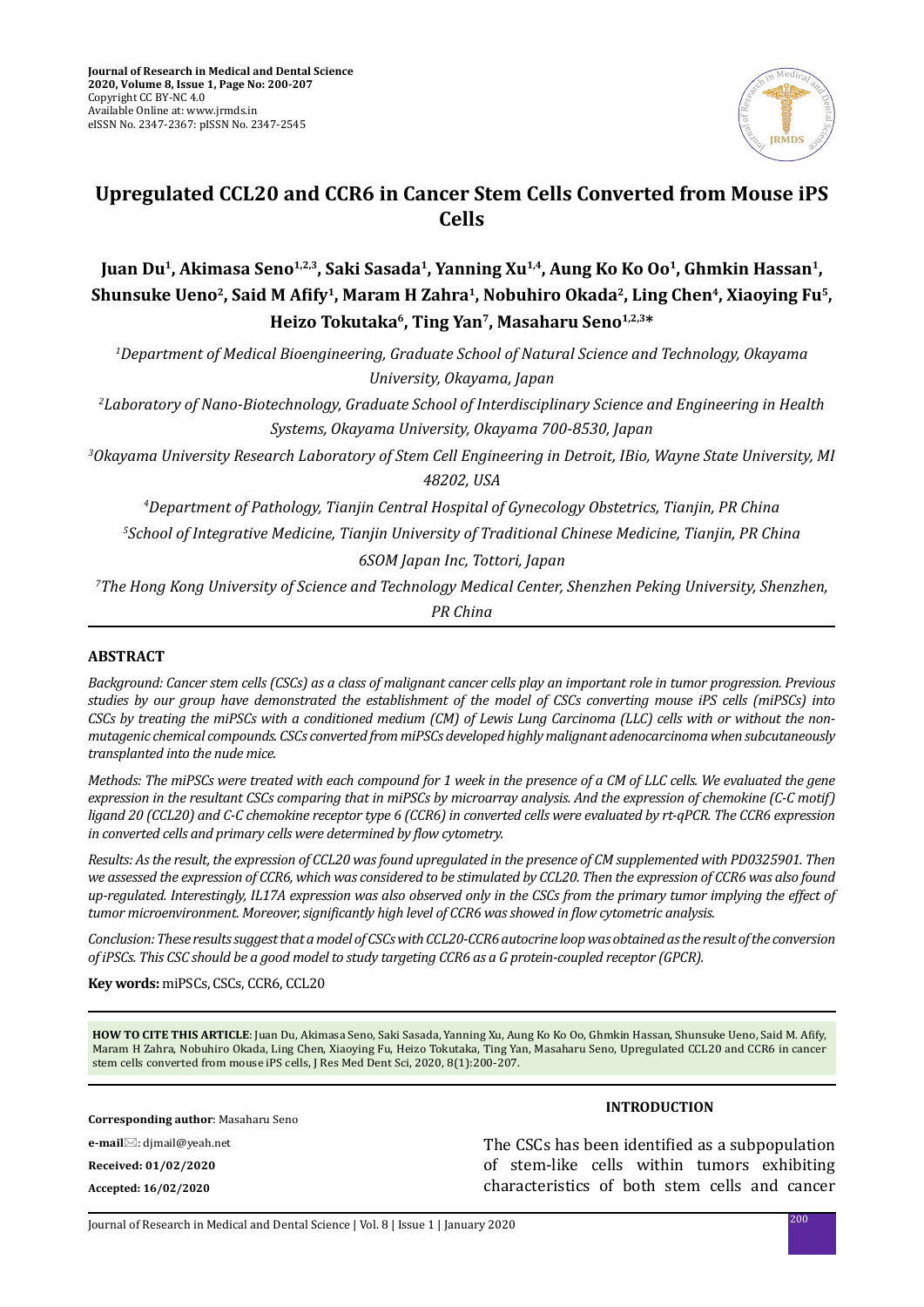cells. CSCs are characterized by the abilities of self-renewal, differentiation *in vitro* and tumorigenesis *in vivo* [1]. CSCs are nowadays generally accepted to represent a unique population of cancer tissues that are tumorigenic, and resistant to most chemotherapeutic agents and radiation therapy, supporting cancer progression and recurrence.

The molecular and cellular mechanisms of cancer progression are now significantly being studied due to the finding of CSCs. Chronic inflammation is considered one of the reasons essential for cancer initiation and progression providing a tumor microenvironment. Chemokines are known to play a prominent role in inflammation and spreading of cancer. Therefore, chemokines and their cognate receptors should be the important factors involved in wound healing and angiogenesis. The ligands and their receptors are generally expressed in various cells in response to inflammation to recover homeostasis from imbalanced situation [2].

On the other hand, the chemokine CCL20 is considered a sole known ligand specific to CCR6, one of the GPCRs. Their interaction has been confirmed in B and T cells as well as dendritic cells (DCs) [3-5]. Recently, CCR6 has been shown in promoting non-small-cell-lung- cancer (NSCLC) carcinogenesis [6]. The chemokine/ chemokine receptor pair CCL20/CCR6 is a key player in lung immunity [7]. The interaction of CCL20 and CCR6 is thought to trigger the inflammation, which leads to cell chemotaxis [8,9]. Furthermore, recent research targeting the biological function of CCR6 indicates a significant role for this chemokine receptor in the development of NSCLC [10].

Previously, our group has demonstrated the development of CSCs from miPSCs treating with the CM derived various cancer cell lines [11- 13]. The conditioned medium was supposed to be enriched with various factors related with the tumor microenvironment including inflammatory cytokines, chemokines and growth factors. In this study, we demonstrated the expression of CCL20 and CCR6 be upregulated in the presence of CM supplemented with PD0325901. And significantly high level of CCR6 was detected in flow cytometric analysis. The CCL20/CCR6 axis was involved in the progression of the conversion of CSCs. We suggested that a model of CSCs with CCL20-CCR6 autocrine loop was obtained as the result of the conversion of iPSCs. This CSC model should be a good model to study targeting CCR6 as a GPCR.

## **MATERIALS AND METHODS**

## **Materials**

Mouse induced pluripotent stem cells (miPSCs,<br>iPS-MEF-Ng-20D-17: Lot No.012) were  $iPS-MEF-Ng-20D-17$ : provided from RIKEN Cell Bank, Japan. DMEM,<br>2-mercaptoethanol, collagenase, gelatin, 2-mercaptoethanol, Hematoxylin and Eosin Y were from Sigma, NY. KnockOutTM Serum Replacement (KSR) and Non-Essential Amino acids (NEAA) were from Gibco, NY. L-Glutamine, 2.5% Trypsin and CaCl<sub>2</sub> were from Nacalai Tesque, Japan. 100 U/ ml penicillin/streptomycin (P/S) cocktail were from Wako, Japan. Leukemia inhibitory factor (LIF) was from Millipore, MA. Mitomycin C treated mouse embryonic fibroblasts (MEF) were provided from Reprocell, Japan. Mouse Lewis lung carcinoma (LLC) cells were obtained from ATCC, VA, USA. PD0325901 (391210-10-9) and CHIR99021 (252917-06-9) were purchased from Selleck Chemicals, Japan. Dasatinib (302962-49-8) was purchased from AdooQ BioScience, USA.

Anti-mouse CCR6 goat polyclonal antibody (NB100-713) was purchased from Novus Biologicals USA. Donkey polyclonal anti-Goat lgG-H&L (Alexa Fluor®647) antibody (ab150135) was purchased from Abcam, UK. Horseradish peroxidase (HRP)-conjugated anti-goat IgG donkey polyclonal antibody (sc-2020) was purchased from cell santa cruz biotechnology, Inc. Antimouse β-actin rabbit polyclonal antibody (4970), HRP-conjugated anti-rabbit IgG goat polyclonal antibody (7074) were purchased from Cell Signaling Technology, MA, USA.

## **Cell culture**

miPSCs were maintained in DMEM supplemented with 15% FBS, 0.1mm NEAA, 2 mm L-Glutamine, 50 U/ml P/S, 0.1 mm 2-mercaptoethanol and 1000 U/ml of LIF on feeder layers of mitomycin C treated MEF. In the case of feeder-less, the miPSCs were cultured on gelatin coated dishes. LLC cells were maintained in DMEM containing 10% FBS supplemented with 100 U/ml P/S.

To prepare the CM from LLC cells, the medium was collected as previously described. The mixture of CM and miPS medium (1:1) was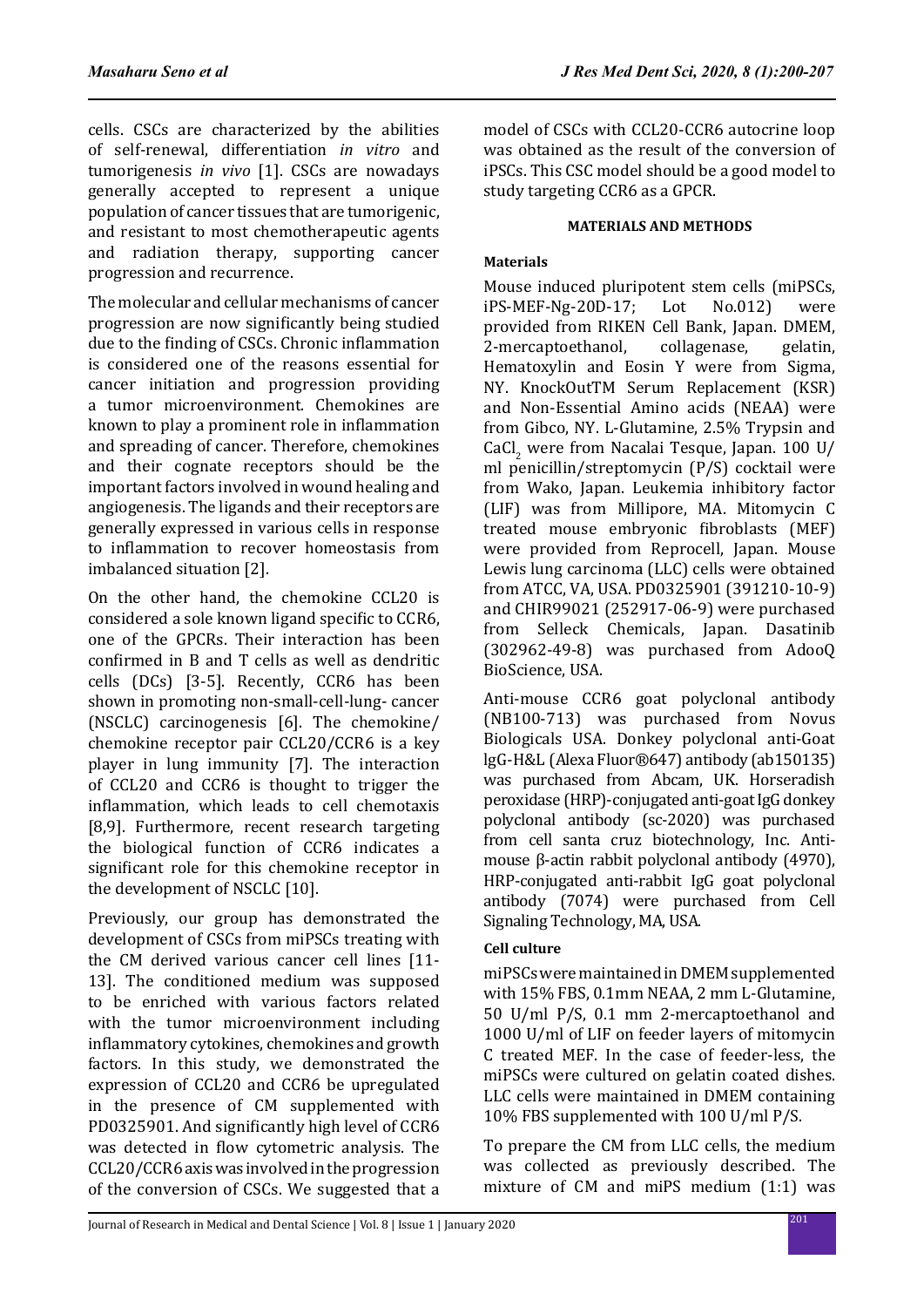supplemented with each signal inhibitor. The miPSCs were cultured in the mixed medium without LIF and MEF feeder cells. One half of the medium was replaced with fresh mixed medium every day up to day 6. On day 7, the expression of GFP and cell morphology was observed and photographed using an inverted fluorescent microscope (Olympus IX81, Japan).

## **RNA extraction, cDNA synthesis and reverse transcription quantitative PCR analysis**

Total RNA was extracted from cells using the RNA easy Mini kit (QUIAGEN, Germany) and treated with DNase according to the manufacturer's instructions and 1 μg of RNA was reverse transcribed using the Superscript First-Strand kit (Invitrogen, CA). Reverse transcription quantitative PCR (rt-qPCR) was performed with SYBR green I Master Mix (Roche, Switzerland) using LightCycler® 480 Instrument (Roche, Switzerland) according to manufacturer's instructions (Table 1).

## **Microarray analysis of gene expression**

Total RNA was extracted with QIAGEN RNeasy kit and isolated RNA was treated with DNase as described avove. Then the RNA was used as the template of cDNA, which was subjected to microarray analysis employing SurePrint G3 Mouse Gene Expression (Agilent, CA, USA).

## **Self-organizing map analysis**

The spectrum data obtained from microarray was analyzed by SOM (SOM Japan Inc., Japan). The values of read from the hybridized spots were compared and the difference between the miPSCs treated with PD0325901 and the average values of miPSCs treated with or without ATRA in the presence of CM was calculated. SOM was used to find an ideally expressed gene, which was named as an ideal probe (IP), then the genes were clustered by SOM with the distance of each gene from the IP gene supposed to be expressed in miPSCs treated with PD0325901 but not in miPSCs treated with or without ATRA in the presence of CM.

## **Flow cytometry**

The miPSCs that survived following the 1-week treatment were transferred to a 60-mm dish were harvested with a rubber scraper. The cells were then dissociated by passing through a mesh and incubated with anti-mouse CCR6 antibody (1:50) in 100 $\mu$ L for 30 min at 4°C Cells were washed with ice-cold PBS and incubated with the secondary antibody (1:500) in 100µL for 30 min at 4℃ followed by wash with ice-cold PBS. The resultant cells were re-suspended in 100µL of ice-cold PBS and analyzed by a flow cytometer (BD AccuriTM C6 plus, Becton & Dickinson, NJ). Data from each experiment was analyzed by FlowJo software (FlowJo, LLC, Ashland, OR, USA).

## **Statistical analysis**

The fluorescence data read by the microplate reader were analyzed using the two-tailed student's t-test and presented as the mean ± standard deviation (SD) from independent experiments repeated at least three times. The statistical significance in mean values between two groups was determined by 2-tailed student's t-test and expressed as the mean values. In the data acquired from the rt-qPCR analysis, the statistical significance between the mean values of more than two groups was determined using one-way analysis of variance (ANOVA) and Dunnett's multiple comparisons test. P<0.05 was considered statistically significant.

## **RESULTS AND DISCUSSION**

#### **The effect of chemical compounds during the conversion of miPSCs into CSCs**

Previously, we found the miPSCs converted into CSCs, exhibiting self-renewal, differentiation potential and tumorigenesis, in the presence of a CM of cancer derived cell lines in 4 weeks [11-13]. We employed miPSCs expressing a gene encoding green fluorescent protein (GFP) under the control of the Nanog promoter [14] to distinguish the undifferentiated/differentiated condition of the cells. In miPSCs, GFP fluorescence is kept on during the undifferentiated state, while GFP fluorescence is turned off when the miPSCs differentiated in the absence of leukemia inhibitory factor (LIF). Applying this procedure, in this study we evaluated the risk of non-

**Table 1: Primers used.**

| Names             | Accession                           | <b>Forward Primer Sequence 5'-3'</b> | Reverse Primer Sequence 5'-3' |  |
|-------------------|-------------------------------------|--------------------------------------|-------------------------------|--|
| CCL <sub>20</sub> | NM 016960.2                         | CGACTGTTGCCTCTCGTACA                 | <b>GCTTCATCGGCCATCTGTCT</b>   |  |
| CCR <sub>6</sub>  | NM 001190334.1                      | AGCTCAGCATTTTCTGGGCTTCA              | GTGATGGGCTCTGAGACAGAC         |  |
| <b>IL17A</b>      | NM 010552<br>GGGTCTTCATTGCGGTGGAGAG |                                      | ATCCCTCAAAGCTCAGCGTGTC        |  |
| IL17A Receptor    | NM 008359.2                         | ACAGTTCCCAAGCCAGTTGC                 | <b>TCAGCACGATGACAGATCCC</b>   |  |

<sup>202</sup> Journal of Research in Medical and Dental Science | Vol. 8 | Issue 1 | January 2020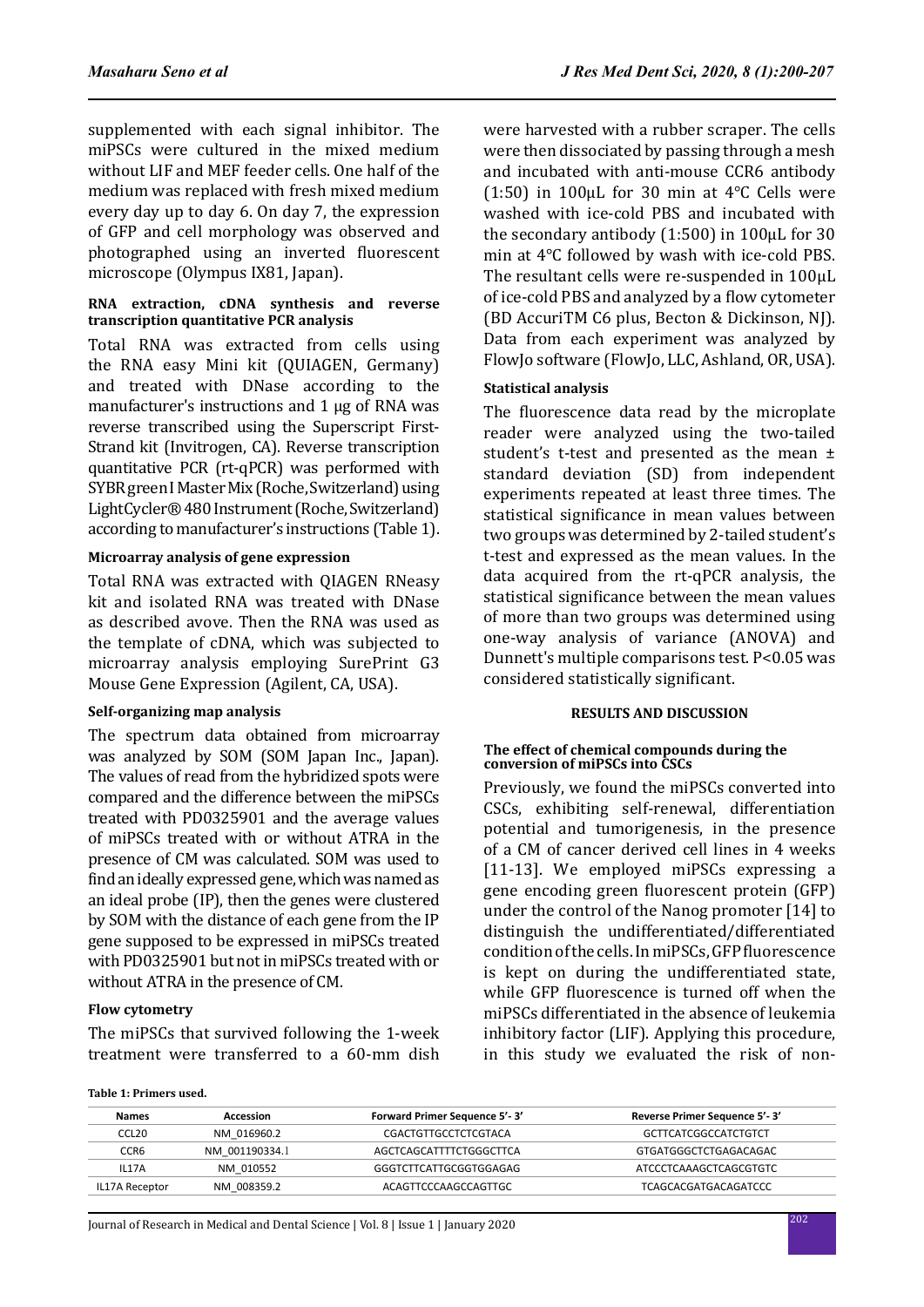mutagenic chemical compounds to accelerate the conversion, which was considered as CSSC induction. Most of the compounds assessed were the inhibitors of cytoplasmic signaling pathways. As the results, the expression of GFP fluorescence were obviously maintained after 1 week when miPSCs were cultured with PD0325901 in the presence of CM from LLC cells (Figure 1). In contrast, All-Trans Retinoic Acid (ATRA) significantly accelerated diminishing GFP fluorescence indicating the cells differentiated. In our recent study, we have demonstrated that three compounds, PD0325901, CHIR99021 and Dasatinib, out of 110 could accelerate the conversion of miPSCs into CSCs, and the expression of GFP fluorescence were maintained. PD0325901 is known as an inhibitor of MEK, and MEK is a main downstream of tyrosine kinases from Ras/Raf/MAP kinase cascade. Since Dasatinib is known as the tyrosine kinase inhibitor of src, bcl and c-kit, PD0325901 and Dasatinib appeared to have similar role in converting miPSCs into CSCs. When PD0325901 combined with CHIR99021 together the selfrenewal potential of mouse ESCs was maintained while CHIR99021 was an inhibitor of GSK-3ß [15]. In this context, the functions of three inhibitors might closely be related one another to enhance the expression of GFP fluorescence and maintain the stemness resulting in the conversion from miPSCs into CSCs.

## **Gene expression difference during the conversion into CSCs treated with MEK inhibitor**

We analyzed the difference of gene expression between the cells treated with PD0325901and ATRA by microarray followed by gene clustering analysis with sphere self-organizing map (sSOM)

[16-18]. First of all. miPSCs and miPSCs treated with the CM was compared to reveal the genes which is related to CSC conversion. There were 507 up-regulated and 447 down-regulated genes (Figure2A). PD0325901 could have effects on them during the CSCs conversion. The expression of these 964 genes were further compared between the miPSCs treated with CM and PD0325901 and those treated with CM and ATRA. Then we found 69 genes upregulated and 320 gens downregulated by PD0325901 (Figure 2B). We supposed an IP, which was not expressed in miPSCs treated with CM or with CM and ATRA, but highly expressed in miPSCs treated with CM and PD0325901. The relationships of each gene and IP were analyzed by sSOM and depicted on the sphere (Figure 2C and 2D). The distances reflected on the sphere between each gene and the IP was sorted from the shortest to the longest and the a part of the shortest genes are shown in Table 2. The more effect should be on the gene by PD0325901 if the distance from the gene is closer to IP. From this point of view, we thought CCL20 could be the candidate to be analyzed for the relationship with CSCs and PD0325901 because CCL20 is known as a chemokine stimulating CCR6, which was a GPCR activating PI3K signaling pathway.

## **Expression of CCL20 and CCR6 in converted cells and primary cultured cells was upregulated**

We further analyzed the expression of CCR6 and CCL20 in miPSCs treated with PD0325901, CHIR99021 and Dasatinib, using rt-qPCR. The expression level of CCR6 and CCL20 were found to be up-regulated during the 7 days of treatment (Figure 3A). Our previous work demonstrated



**Figure 1: Representative images of the conversion from miPSCs into CSCs. Cells were cultured with media containing CM and positive (PD0325901) / negative (All-Trans Retinoic Acid) chemical compound, colonies were observed for the GFP expression after 1 week of treatment.**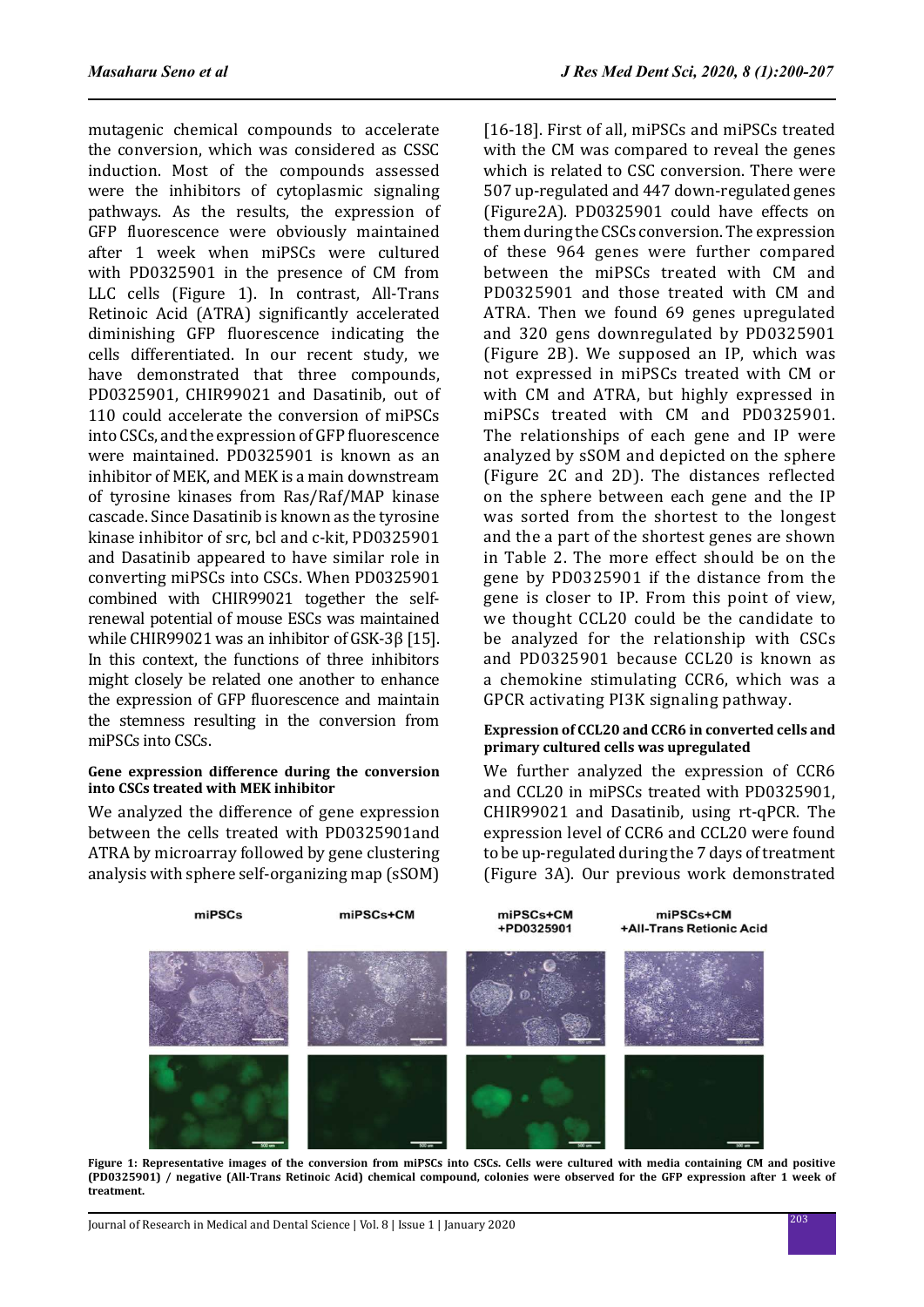

**Figure 2: Comparisons of gene expression among miPSC and 1 week converted cells. Microarray was performed on original miPSC and converted cells and their expression value were compared in binary logarithm among. (A) miPSC and miPSC+CM, and (B) miPSC+CM+All trans retinoic acid (ATRA) and miPSC+CM+PD0325901. (C and D) The relationships of each gene and IP were depicted on the sphere (Glyph Analysis Setting > Dent rate = 1).Table 2: Distance from ideal probe and heat map for their expression levels.**

**Table 2: Distance from ideal probe and heat map for their expression levels.**

| From IP      | <b>Agilent ID</b>                                                                                      | abc | <b>Systematic Name</b> | David ID  | Name                                            |  |  |  |
|--------------|--------------------------------------------------------------------------------------------------------|-----|------------------------|-----------|-------------------------------------------------|--|--|--|
| $\mathbf{0}$ | A 51 P323770                                                                                           |     | NM 183271              | 68221     | WAP four-disulfide core domain 15A (Wfdc15a)    |  |  |  |
| 0.404        | A 52 P455370                                                                                           |     | NM 175628              | 232345    | alpha-2-macroglobulin (A2m)                     |  |  |  |
| 0.406        | A 66 P101506                                                                                           |     | AK077242               |           |                                                 |  |  |  |
| 0.453        | A 55 P2728797                                                                                          |     | AK018940               | 68208     | RIKEN cDNA 1700039017 gene (1700039017Rik)      |  |  |  |
| 0.453        | A 55 P2168383                                                                                          |     | NM 028901              | 74376     | Myosin XVIIIb (Myo18b)                          |  |  |  |
| 0.46         | A_52_P467488                                                                                           |     | NM 029529              | 76157     | Solute carrier family 35, member D3 (Slc35d3)   |  |  |  |
| 0.7          | A_55_P2731446                                                                                          |     | XM 011245278           | 101055806 | Predicted gene 10378 (Gm10378)                  |  |  |  |
| 1.281        | A 51 P408595                                                                                           |     | NM 016960              | 20297     | Chemokine (C-C motif) ligand 20 (CCL20)         |  |  |  |
| 1.551        | A_51_P315391                                                                                           |     | NM 138628              | 378431    | Taxilin beta (Txlnb)                            |  |  |  |
| 1.6          | A_51_P471659                                                                                           |     | NM 145684              | 11685     | Arachidonate lipoxygenase, epidermal (Alox12e)  |  |  |  |
| 1.656        | A 55 P2900459                                                                                          |     | XR 868020              |           |                                                 |  |  |  |
| 1.675        | A 55 P1955871                                                                                          |     | NM 175290              | 97895     | NLR family, pyrin domain containing 4F (Nlrp4f) |  |  |  |
| 1.675        | A 51 P208145                                                                                           |     | NM 021882              | 20431     | Premelanosome protein (Pmel)                    |  |  |  |
| 1.767        | A 55 P2153021                                                                                          |     | NM 011652              | 22138     | Titin (Ttn)                                     |  |  |  |
| 1.767        | A 52 P306007                                                                                           |     | NM 024271              | 76413     | RIKEN cDNA 1700016D06 gene (1700016D06Rik)      |  |  |  |
| 1.858        | A 51 P291227                                                                                           |     | NM 001005508           | 226652    | Rho GTPase activating protein 30 (Arhgap30)     |  |  |  |
| 1.858        | A 55 P2031999                                                                                          |     | NM 145448              | 217830    | RIKEN cDNA 9030617003 gene (9030617003Rik)      |  |  |  |
|              | *The maximum distance from IP is 4.222, and genes whose distance is less than 2 is shown in this list. |     |                        |           |                                                 |  |  |  |

(A: miPSC+CM, B: miPSC+CM+PD0325901, C: miPSC+CM+ARTA)

that the miPSCs treated with the three compounds exhibited tumorigenicity when subcutaneously transplanted into Balb/c nude mice. Meanwhile, we evaluated the expression of CCR6 and CCL20 in the primary cells derived from the tumors formed in nude mice (Figure 3B). As the result, the significantly highly expression of CCR6 as well as CCL20 was found in the primary cells.

## **Expression of IL17A in primary cultured cells was detected**

Recent studies have reported that IL17A, of which expression was driven by TGF-β and IL-6,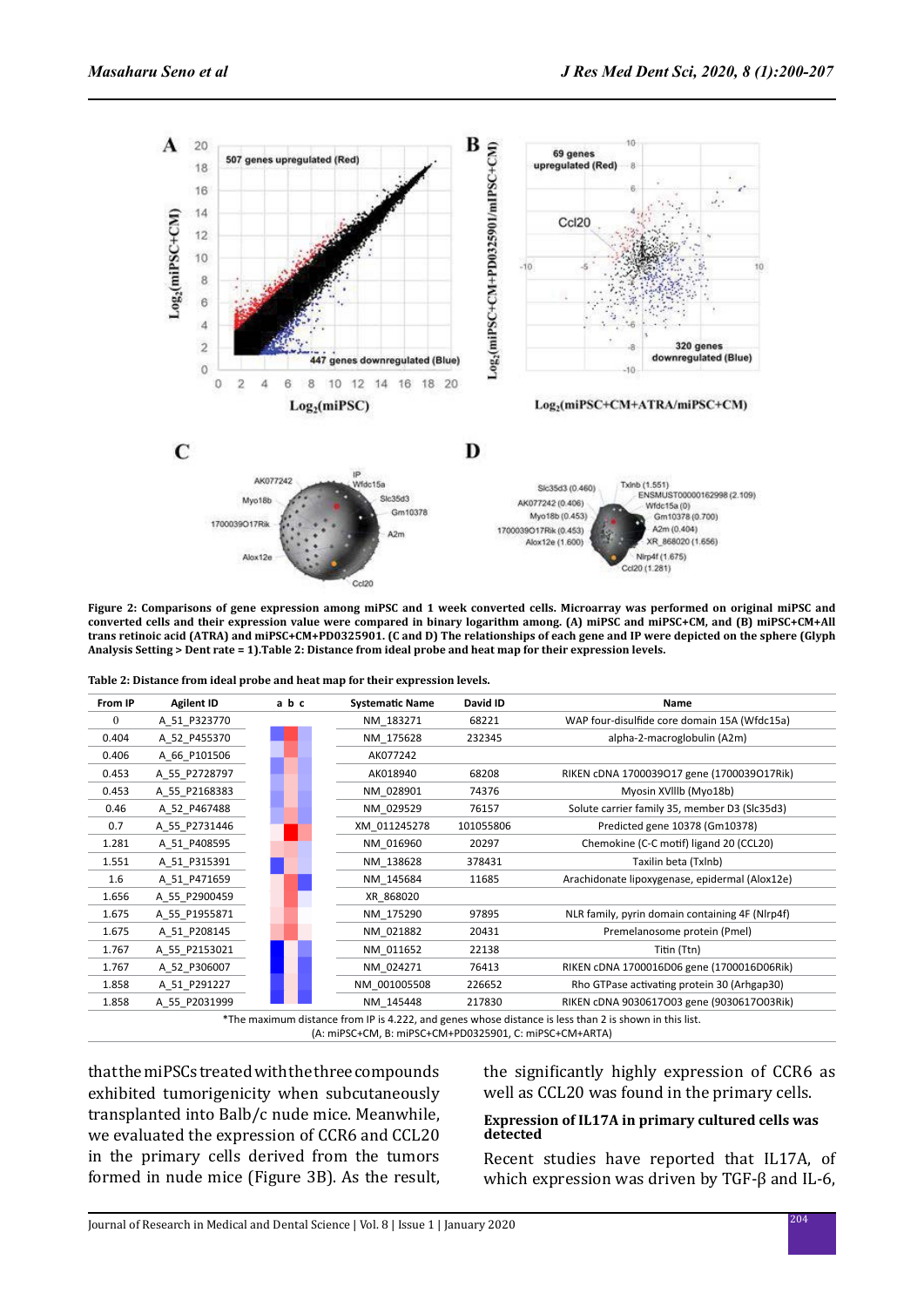**Treatment for 3 days** 



**Figure 3A: Expression of CCL20 and CCR6 in converted cells, Il17A, CCL20 and CCR6 in primary cultured cells. RT-qPCR analysis of CCR6 and CCL20 in the converted cells.**



**Figure 3B: Expression of CCL20 and CCR6 in converted cells, Il17A, CCL20 and CCR6 in primary cultured cells. RT-qPCR analysis of CCL20, CCR6 and Il17A in the primary cells from tumors. The data were analyzed using ordinary one-way ANOVA multiple comparisons and presented as the mean ± standard deviation \*\*\*\*P<0.0001, \*\*\*P<0.001, \*\*P<0.01, \*P<0.05.**

induced CCL20 expression *via* the transcription factor STAT3 resulting in promoting tumor progression, and metastasis by upregulating the expression of the genes were involved in antiapoptotic, growth factors and angiogenesis [19- 21]. However, these events were considered to be iunduced T lymphocytes. It may be explained by the presence of tumor associated macrophage (TAM) expressing the CCL20 surrounding the CSCs. We could not find the expression of IL17A in CSCs just after conversion of miPSCs while the slight upregulation of IL17A expression was detected in the primary cells from the tumor (Figure 3B). In the tumor microenvironment (TME), continuous exposure to CCL20 may have induced the expression of CCL20 in CSCs establishing autocrine stimulation of CCR on the CSCs transducing the signal to PI3K pathway. The expression of IL17A in the primary cells possibly implies the stimulation of the TAM to enrich the CCL20 in the TME although the significant expression of IL17AR was not observed in both CSCs just after conversion and those from primary tumor.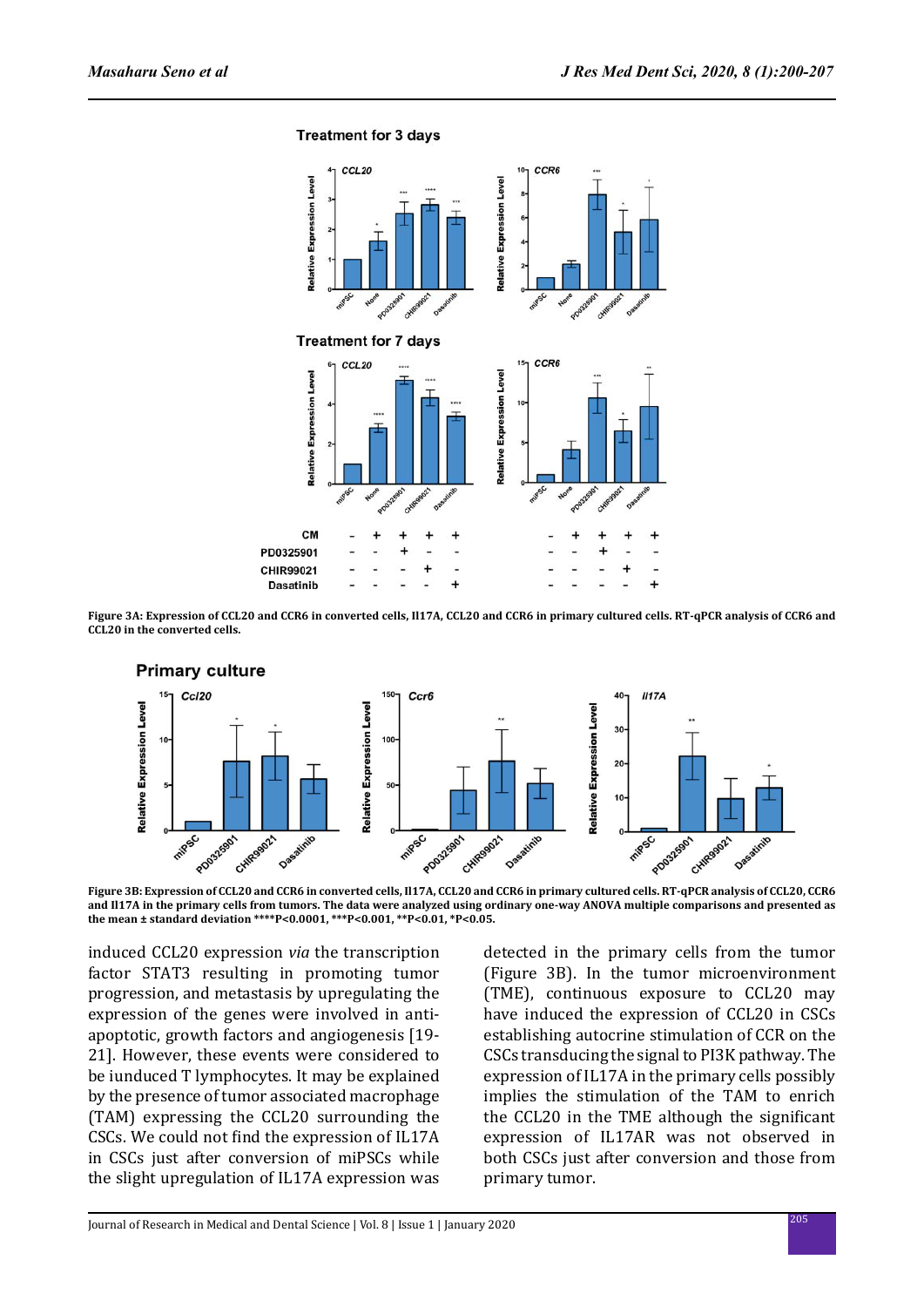

**Figure 4: CCR6 expression in converted cells and primary cells by flow cytometry. (A) Flow cytometry analysis shows CCR6 population in the converted cells after treated with chemical compounds. (Left: relative expression of cells without treatment by CCR6 (control). (Right: relative expression of cells with treatment by CCR6) (B) Flow cytometry analysis shows CCR6 population in the primary cells. (Left: relative expression of cells without treatment by CCR6 (control).**

## **The inhibitors enhanced the expression of CCR6**

Upregulation of the CCR6 expression was essentially related with organ orientation and significantly related with the metastasis of lung cancer [22-24]. We further evaluated the expression of CCR6 by flow cytometry and western blot. In flow cytometry, the CCR6-postive population in the presence of CM was found 41.1%, 21.7% and 31.6% in the cells when treated with PD0325901, CHIR99021 and Dasatinib, respectively while 27.4% in miPSCs. CCR6-postive population was 3.9% of miPSCs in the absence of the CM (Figure 4A). In the primary cells from the tumors, CCR6 postive population was significantly increased to 53.4%, 83.1% and 61.5% in the cells derived from primary tumors, primary-miPSCs+CM+PD0325901, primary-miPSCs+CM+CHIR99021 and primarymiPSCs+CM+Dasatinib, respectively (Figure 4B). CCR6-postive population was 10.6% of primarymiPSCs cells.

#### **CONCLUSION**

In conclusion, our study demonstrated the

expression of CCL20 and CCR6 be upregulated in the presence of CM supplemented with PD0325901. And significantly high level of CCR6 was detected in flow cytometric analysis. The CCL20/CCR6 axis was involved in the progression of the conversion of CSCs. We suggested that a model of CSCs with CCL20- CCR6 autocrine loop was obtained as the result of the conversion of iPSCs. This CSC model should be a good model to study targeting CCR6 as a GPCR.

#### **ACKNOWLEDGEMENTS**

This research study was partly supported by the Long-range Research Initiative No. 13 S01- 01-4 (MS), Japan Chemical Industry Association, and by JSPS Grant-in-Aid for Scientific Research (A) No. JP25242045 (MS), for Challenging-Exploratory Research No. JP26640079 (MS) and for Young Scientists (B) No. JP18K-15243 (AS). We are grateful for the scholarship of China Scholarship Council No. 201708050145 awarded for JD.